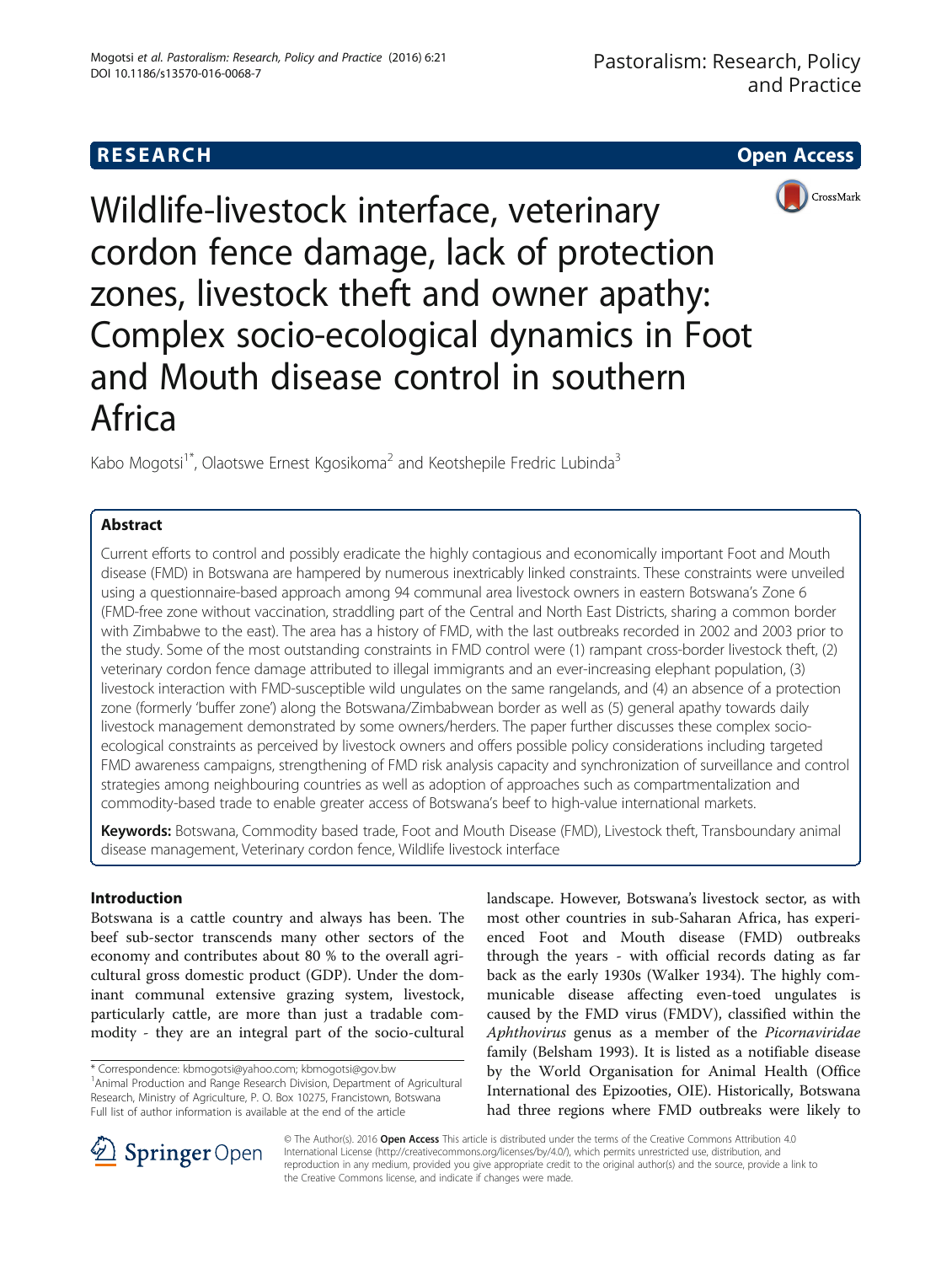occur, namely the Ngamiland (now Zones 2a, 2b, 2c, 2d, 2e, 2f) and Chobe area (now Zone 1), the Boteti river area (now Zone 4a) and the Nata area (now Zone 3b) (Falconer [1972;](#page-10-0) Mokopasetso and Derah [2005\)](#page-10-0) which are areas with concentrated African buffalo (Syncerus caffer) populations. The earliest recorded FMD case was in 1933 caused by a variant of FMDV type O (Walker [1934\)](#page-11-0), and this has been the only outbreak caused by the type O serotype. From 1935 to 1947, there is a dearth of knowledge though it is suspected that outbreaks could have been due to the Southern African Territories (SAT) serotypes (Baipoledi et al. [2004](#page-9-0)). Eight outbreaks of FMD were further observed during the periods 1948 to 1970 (Falconer [1972](#page-10-0)), 1977 to 1979 and 1980 - all caused by SAT viruses 1, 2 and 3 or their combinations. Then two decades lapsed without any new outbreaks until 2002 to 2003 (Vosloo et al. [2002](#page-11-0); Baipoledi et al. [2004](#page-9-0)).

Of late, however, outbreaks of FMD have been on the increase from 2006 to 2008, 2011 to 2012, to 2014 to 2015 (OIE [2015](#page-10-0)), even though some of these were in non-European Union (EU) export zones in northern Botswana. In order to realize accruable benefits derived from successful FMD control, Botswana together with other neighbouring states such as Namibia and South Africa has managed to secure OIE-certified FMD-free zones protected by a vaccination zone surrounding highrisk areas. Systems of elaborate networks of veterinary fences (approximately 10,000 km) and quarantine camps as well as disease-surveillance programmes coupled with compulsory and free vaccination campaigns have been put in place throughout the country for decades (Letshwenyo et al. [2004](#page-10-0)). This has largely facilitated access to regional and international beef markets like South Africa and as far as the EU and Norway. These achievements, supported by a strong legal framework, have been anchored on the Diseases of Animals Act (1977) and other subsidiary legislation such as Movement of Stock (restriction) Order as well as Quarantine and Compensation regulations. Other pertinent legislation includes the Control of Livestock Industry Act as well as the Livestock and Meat Industries Act.

Despite these commendable efforts which have largely contained the disease (Baipoledi et al. [2004;](#page-9-0) Mokopasetso and Derah [2005](#page-10-0)), the occasional outbreak of the transboundary FMD as well as the resultant economic cost and social disruption calls for a rethink in Botswana's approach. Research efforts have been directed more at the technical and less on the economical (e.g. Oarabile [1994](#page-10-0); Kolanye and Mullins [2000](#page-10-0)) and social aspects of FMD outbreaks in Botswana, despite the recognized importance of community participation in veterinary service delivery in Africa (Catley and Leyland [2001](#page-9-0)). While estimates show that about 80 % of Botswana's beef exports are from communal grazing areas, unfortunately, communal livestock farmers with different production objectives are often seen and treated passively - only to be involved in FMDvaccination campaigns and during the actual outbreak to contain and curb the spread of the disease. How local livestock farmers themselves perceive FMD, how it affects their enterprises and how they cope and adapt during and after outbreaks has received little attention in research circles, despite the great socio-economic importance of livestock to Batswana (citizenry of Botswana).

Perceptions or the range of judgments, beliefs and attitudes (Taylor et al. [1988](#page-11-0)) of respondents, priorities and human behaviour in general can be an important factor to consider, especially in disease dissemination and should be integrated in disease control planning (Chilonda and Van Huylenbroeck [2001;](#page-9-0) Scoones et al. [2010](#page-10-0); Maree et al. [2014](#page-10-0)). Other studies have indicated that pastoralists do possess detailed knowledge about their livestock health problems (Rufael et al. [2008;](#page-10-0) Gabalebatse et al. [2013](#page-10-0)), as well as understanding of the pathology, vectors and reservoirs linked to the occurrence of disease (Ameri et al. [2009](#page-9-0)). Hence, some researchers (e.g. Shiferaw et al. [2010](#page-10-0)) further propose that the combined use of participatory appraisal and conventional methods may be essential for an ultimate disease control strategy. Therefore, this study set out to establish the constraints in FMD control as perceived by the affected agro-pastoral communities in the semi-arid environment of Botswana. This approach is in line with the adopted FMD control strategy which advocates for stakeholder involvement. Only by appreciating agro-pastoralists' perspective can a better understanding of FMD prevalence and persistence be realized and, in the same breath, its control and possible eradication from livestock regions of Botswana and southern Africa.

## Study area

The study covered agro-pastoral communities in four villages (Mathangwane 21°00′S 27°20′E, Borolong 21°6′ 13″S 27°20′10″E, Matsiloje 21°18′07″S 27°53′01″E and Matopi 21°29′03″S 27°56′16″E) within veterinary Zone 6, an FMD-free zone without vaccination and a beef exporter to international markets (EU). The zone straddles both the Central and North East Administrative Districts of Botswana. Significantly, the zone shares a common border with Zimbabwe to the east. The zone further shares a common border with Zone 3c to the north and west (green zone OIE-recognized FMD-free zone without vaccination), Zone 8 to large parts in the south (green zone OIE-recognized FMD-free zone without vaccination) and Zone 7 also in the south (OIE-recognized FMD-free zone with vaccination). Lines of cordon fences separate these zones. The zone, like the rest of the country, is relatively flat and semi-arid, with low and increasingly variable rainfall averaging about 470 mm annually. Major ephemeral rivers are Tati, Shashe, Ntshe and Ramokgwebana.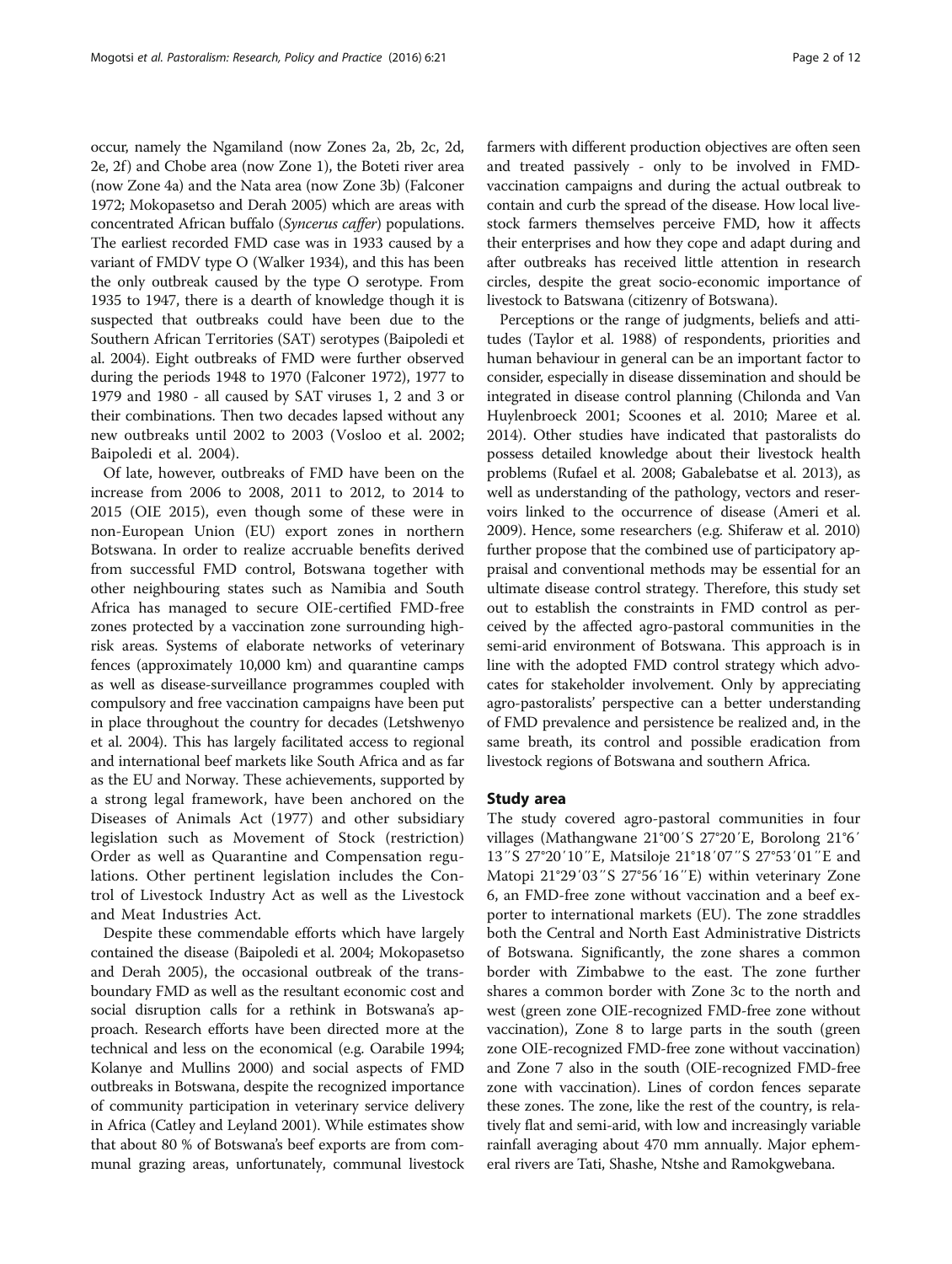The long-term maximum temperatures during winter (June to August) and summer (September to May) are approximately 23 °C and 35 °C, respectively, with minimums down to approximately 4 °C during winter nights. The area is dominated by Colophospermum mopane woody species, with other vegetation associations including species like Acacia tortilis, Acacia nigrescens and Combretum apiculatum. Also present are grass species like Panicum maximum, Urochloa mosambicensis, Aristida congesta, Eragrostis rigidior and Schmidtia pappophoroides (Monametsi et al. [2012](#page-10-0); Madzonga and Mogotsi [2014;](#page-10-0) Dambe et al. [2015](#page-9-0)). Sparsely populated clovenhoofed wild animals include the greater kudu (Tragelaphus strepsiceros), impala (Aepyceros melampus) and warthog (Phacochoerus africanus).

The area is characterized by the traditional livestock system (cattle posts or *meraka*) with communal grazing areas and shared water points. But exclusive ranches are also notably present, particularly in the North East District, which also happens to be the second smallest district in the country, thus leaving limited land for common usage. Cattle, goat and sheep farming are widely practised in addition to poultry and, to a negligible extent, piggery. Also present is one of the Botswana Meat Commission's (BMC) abattoirs in Francistown, with the sole mandate for all imports and exports of livestock and livestock products (BMC Act of 1965).

## **Methods**

## Sampling procedure

The survey involved four villages in total, namely Mathangwane and Borolong (Central District) as well as Matsiloje and Matopi (North East District), which all fall under Zone 6. Selection of villages took into consideration several factors. First, Matsiloje and Matopi are in close proximity to the Botswana/Zimbabwe border; thus, unique transboundary disease dynamics could be explored. Furthermore, livestock farmers in the two villages could have had direct experience with previous FMD outbreaks in 2002 and 2003. For the villages of Mathangwane and Borolong, although some distance from the border (approximately 75 and approximately 65 km, respectively) and of less exposure to transboundary pressures, the presence or absence of an outbreak even in seemingly distant localities affects the two villages to some extent as they also share common FMD status and control strategies as the rest of Zone 6. Secondly, the willingness of livestock farmers to partake in the study was also considered with help from the Department of Veterinary Services and the Department of Animal Production extension agents (under the Ministry of Agriculture). For example, in the village of Matshelagabedi (near Matsiloje), attempts to administer questionnaires failed as some visibly agitated livestock

farmers declined to be interviewed, as they had earlier been informed of an FMD outbreak<sup>1</sup> in their area and the subsequent decision to cull their cattle to contain the disease. The last consideration was the ease of logistical arrangements which was also instrumental in selecting Zone 6.

Livestock farmers (owners only) were randomly selected, and a total of 94 respondents were interviewed using a semi-structured questionnaire, with 52 in Borolong and Mathangwane while 42 were from Matsiloje and Matopi. The interviews were done during periods of relatively less labour demand (September) associated with agricultural activities such as calving or vaccination periods. The questionnaires were administered in the Setswana language by a team of enumerators, who had familiarized themselves with the questionnaire prior to the actual field survey. The questionnaire covered socioeconomic profiles of respondents as well as the perceived constraints encountered in the control and/or eradication of FMD in their area. The chi-square test  $(\chi^2)$  was used to test for significant differences in constraints identified in the study areas, at  $p < 0.05$ .

#### Results

#### Socio-economic profile

Table [1](#page-3-0) shows the characteristics of heads of households in the study area, where the majority were elderly males. Only a small proportion of respondents had tertiary education. In addition to cattle, surveyed households also kept fewer other livestock species while main sources of income varied among households.

## Perceived constraints in FMD control

Constraints identified by livestock farmers are reflected in Figure [1](#page-4-0). A myriad of constraints ranged from the prevailing land tenure system (e.g. communal land use and inadequate grazing land), through institutional capacity factors (e.g. lack of research, inadequate field veterinarians and ineffective vaccination strategy), to local-level risk factors (e.g. apathy, stray livestock and fence damage). Overall, as many as 20 possible constraints were mentioned by livestock owners, with 13 being common to both study areas. Fence damage ( $p = 0.002$ ) and non-vaccination in neighbouring Zimbabwe ( $p = 0.005$ ) were significantly different between the border villages (Matsiloje/Matopi) and the more inland villages (Borolong/Mathangwane), while vaccine inefficiency was just marginally non-significant ( $p = 0.056$ ).

The most outstanding constraints in FMD control and possible eradication were livestock theft (62.2 %), veterinary cordon fence damage (36.8 %), lack of protection zones (27.3 %), wild animals (24.2 %) and general apathy among the surveyed communities (19.1 %).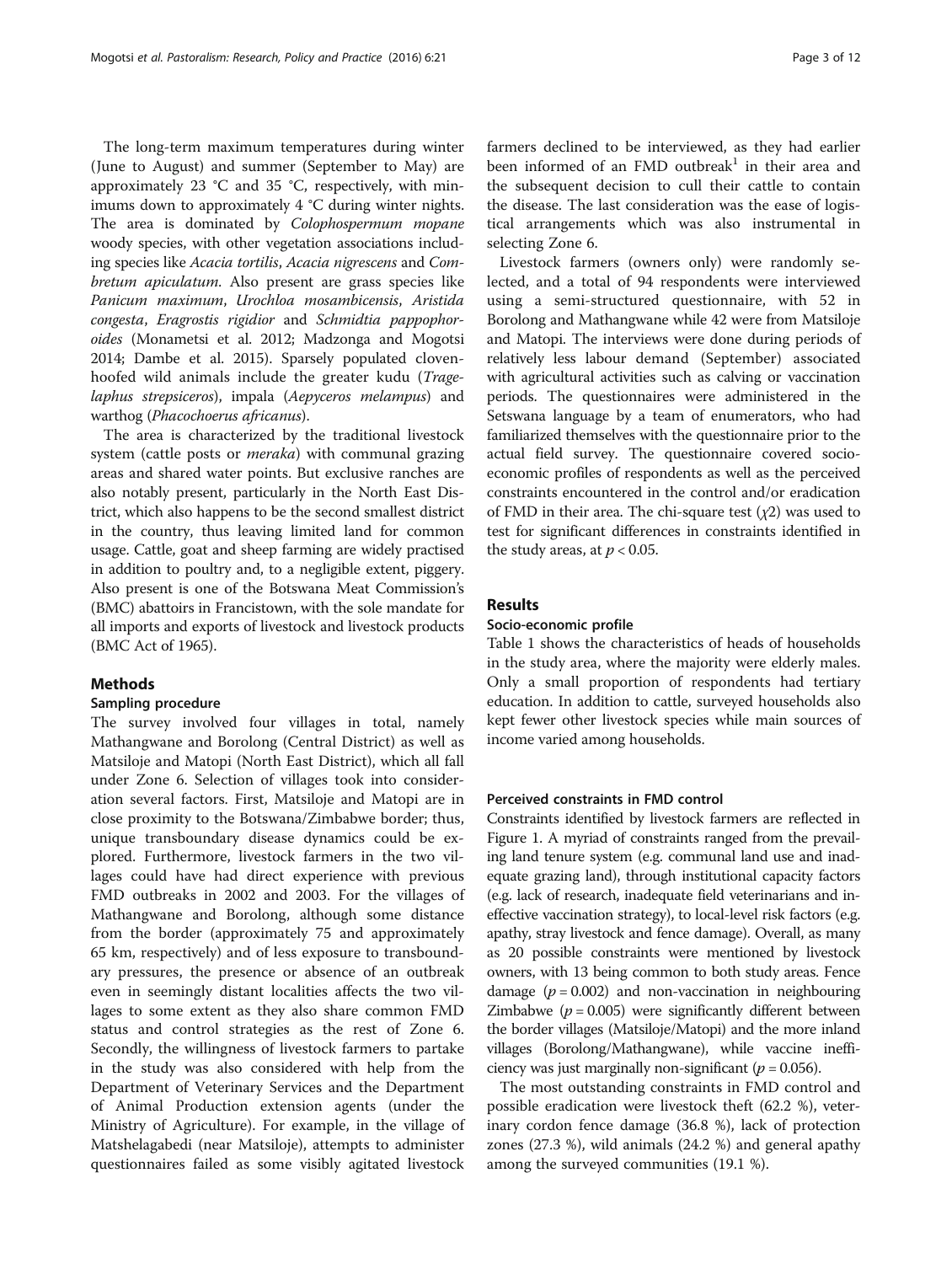| Variable                                             | Matsiloje + Matopi ( $n = 42$ ) %          | Borolong + Mathangwane ( $n = 52$ ) %    |
|------------------------------------------------------|--------------------------------------------|------------------------------------------|
| Gender (head of household)                           |                                            |                                          |
| (a) male (b) female                                  | (a) $59.5$ (b) $40.5$                      | (a) 69.2 (b) 30.8                        |
| Age (head of household)                              |                                            |                                          |
| $≤35$ years                                          | 7.1                                        | 5.8                                      |
| 36 to 50 years                                       | 14.3                                       | 13.5                                     |
| 51 to 60 years                                       | 9.5                                        | 28.9                                     |
| >60 years                                            | 69.1                                       | 51.9                                     |
| Education (head of household)                        |                                            |                                          |
| None                                                 | 40.5                                       | 25.0                                     |
| Primary                                              | 38.1                                       | 44.2                                     |
| Secondary                                            | 16.7                                       | 21.2                                     |
| Tertiary                                             | 4.8                                        | 9.6                                      |
| Main income source                                   |                                            |                                          |
| Crop sales                                           | 11.9                                       | 19.2                                     |
| Stock sales                                          | 71.4                                       | 55.8                                     |
| Informal employment                                  | 0.0                                        | 7.7                                      |
| Government Old Age Pension Scheme                    | 9.5                                        | 11.5                                     |
| Full-time employment                                 | 2.4                                        | 3.8                                      |
| Government Food Baskets                              | 2.4                                        | 0.0                                      |
| Other                                                | 2.4                                        | 1.9                                      |
| Livestock owned                                      |                                            |                                          |
| (a) cattle (b) goats (c) sheep (d) donkeys (e) other | (a) 100 (b) 85.7 (c) 26.2 (d) 23.8 (e) 7.1 | (a) 100 (b) 75 (c) 11.5 (d) 4.9 (e) 17.3 |

<span id="page-3-0"></span>Table 1 Characteristics of households in the study area (Zone 6), Botswana

## **Discussion**

## Perceived constraints in FMD control

The five most mentioned constraints are further expounded on next, and the intricate linkages between them are highlighted.

## Veterinary cordon fence damage

The use of cordon fences that separate livestock from areas inhabited by susceptible wild animals and livestock to control the transmission of infectious diseases is a common strategy in Botswana and southern Africa in general, recognized by the OIE for establishing diseasefree zones in beef-exporting countries (Thomson [1999](#page-11-0)). The adoption of this strategy is also based on the premise that airborne virus transmission remains remote in sub-Saharan Africa (Thomson [1994](#page-11-0); Mokopasetso [2005](#page-10-0)). Thus, near the villages of Matsiloje and Matopi, a double-line cordon fence with a defoliated 10 m in between (varies with terrain) runs just along the ephemeral Ramokgwebana river which separates Botswana and Zimbabwe. The cordon fence, first erected in the late 1970s, runs for approximately 235 km from Dikgatlhong northwards up to Vakaranga, with staffed pickets at every 2.5 to 3 km along the fence. The international border line itself is unfenced, and previous attempts to erect an electrified fence by Botswana were considered controversial and were subsequently shelved.

Most reported acts of damage were along the eastern side of the zone along the border with Zimbabwe. Damage observed along the fence was caused in part by illegal movements of people across the border at ungazetted points. In addition to general damage by illegal immigrants, the cordon fence was also cut by criminals who moved/smuggled goods, particularly livestock, across the two countries. Also accompanying these criminal activities is the likelihood of transmitting FMD through clovenhoofed animal-derived products such as fresh milk and meat as well as other disease-carrying fomites which could have been detected, confiscated and disposed or dipped/ decontaminated had official check points been used as dictated by movement protocols. At times, particularly during the dry season, livestock may be drawn towards the standing grass biomass in between the double fence lines or the water sources (hand-dug wells on the dry sandy Ramokgwebana river bed) on the other side of the fence. This, however understated, means an increase in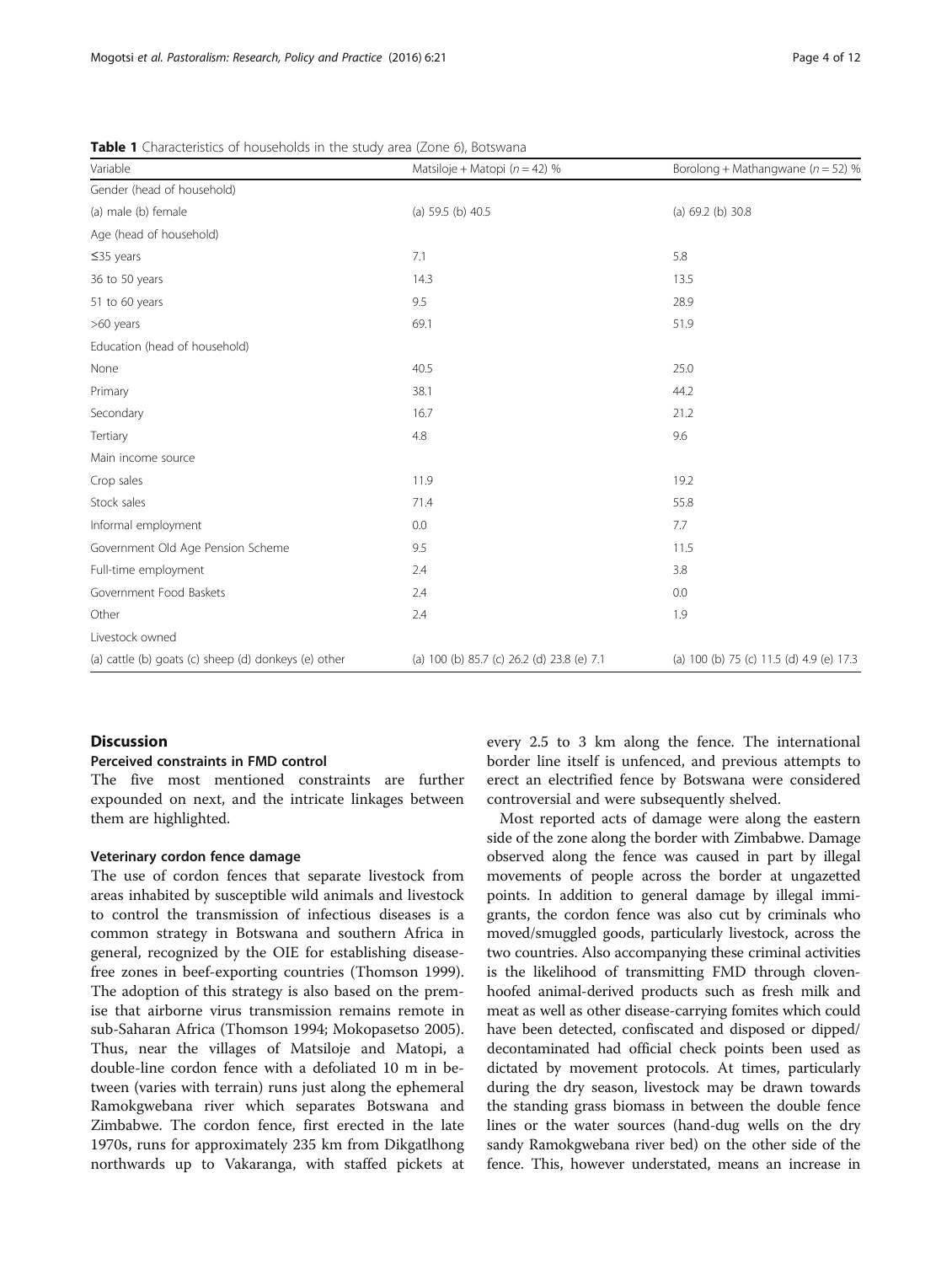<span id="page-4-0"></span>

livestock density lurking in very close proximity to the cordon fence in order to seize any opportunity to access feed and water.

Elephants (Loxodonta africana) were also a major contributing factor to the observed fence damage (further expounded below under section on wild animals). Jori et al. [\(2011\)](#page-10-0) also identified elephants and anthropogenic activities as the two most important causes of damage to the veterinary cordon fence separating wildlife and livestock along the boundary of the Kruger National Park in South Africa. Even in settings where cordon fences are electrified like in South Africa, stealing of batteries and solar panels may render the fence ineffective (Jori et al. [2009](#page-10-0)). All these frequent damages to the cordon fence in the study area not only put a strain on the dwindling resources mobilized for fence maintenance but also expose agro-pastoral communities to concurrent multiple stressors such as livestock going astray into Zimbabwe and increased human-wildlife conflicts. In contrast, veterinary cordon fences in other areas of Botswana like Chobe and Ngamiland are further compromised by annual veld fires as well as flooding. While proving effective, gameproof fencing comes at a financial cost (construction, maintenance and patrol) which may prove prohibitive in some countries (Sutmoller [2002](#page-11-0); Sinkala et al. [2014](#page-11-0)) and continue to meet mounting resistance from conservationists due to its detrimental ecological effects (Mbaiwa and Mbaiwa [2006;](#page-10-0) Gadd [2012](#page-10-0)). Research on the impact of veterinary cordon fencing in northern Botswana also demonstrated restricted patterns of resource access and pastoral mobility resulting in negative implications for social and environmental sustainability (McGahey [2008; 2011](#page-10-0)).

As with the rest of the country, veterinary cordon fences remain the property of the State and are legally protected from damage/vandalism due to anthropogenic activities (accidental or not) and penalties exist under the Diseases of Animals Act.

## Wild animals

Southern African rangelands support both livestock and a rich diversity of wildlife, with the latter also central to national economies and conservation efforts. One wild animal often mentioned in the same line with FMD outbreaks in livestock in the region is the African buffalo, though restricted to wildlife areas in Botswana. This is because African buffalo (one of the 'big five' and a tourist attraction) are a known natural reservoir for SAT-type FMDV in southern Africa (Condy and Hedger [1974](#page-9-0); Mapitse [1998](#page-10-0)), which makes control of FMDV not only challenging but its eradication untenable in the near future. The role of other wild cloven-hoofed animals apart from the African buffalo in virus maintenance and transmission of FMD has been extensively researched in southern Africa (e.g. Anderson et al. [1993](#page-9-0); Letshwenyo et al. [2006](#page-10-0); Vosloo et al. [2009;](#page-11-0) Weaver et al. [2013\)](#page-11-0). Thus, the presence of wild ungulates in the study area such as the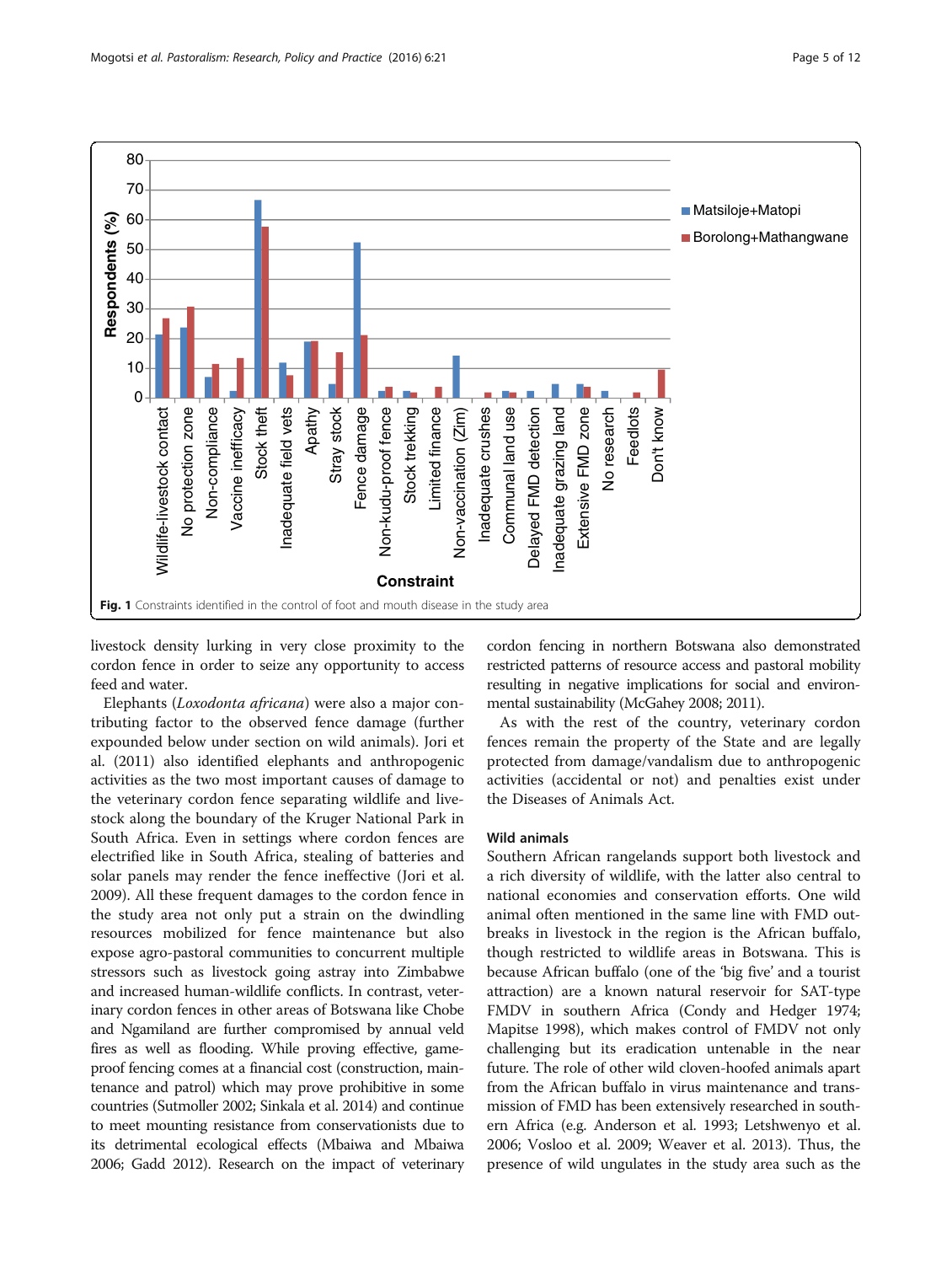greater kudu (T. strepsiceros) and impala (A. melampus), which are known intermediary transmitters of FMDV, makes outbreaks likely. This is even more so due to an increased elephant population (an Appendix I CITES species and one of the 'big five', approximately 200,000 in Botswana) which damages the non-electrified cordon fence, thus enabling smaller ungulates including possibly infected livestock to cross undeterred.

The frequency of fence damage caused by elephants has increased partly due to the largest newly constructed Dikgatlhong dam (just below the confluence of the Shashe and Tati rivers with capacity of  $400$  million  $m<sup>3</sup>$ ) on the Botswana side not far from the border. This dam draws animals especially during the dry seasons when the ephemeral Ramokgwebana river dries up, thereby also increasing the likelihood of direct contact between FMD-susceptible wild animals and livestock. In light of increased frequency and intensity of droughts expected under a changing climate in southern Africa, such increased direct contacts between domestic and wild animals could be expected as more and more animals congregate around fewer water points and shrinking grazing lands (for animals with similar ecological niches). Though no systematic records exist, most elephant damage reported was observed between Dikgatlhong dam and Matsiloje village, $^2$  which is not entirely surprising as this forms part of the elephants' home ranges between water points and grazing areas. In South Africa, Jori et al. ([2009](#page-10-0)) also highlighted elephant-related fence breaks as a factor in FMD outbreaks in areas adjacent to the Kruger National Park, especially during the dry winter months (June and July) and in February/March when elephants are attracted by Sclerocarya birrea (morula) fruits outside the fence perimeter.

An interesting point to note is the current height of the double cordon fence. The inner fence on the western side (Botswana) is stock proof at 1.4 m high, while the one on the eastern side (Zimbabwe) is stock and game proof at 2.4 m. However, in areas like Matopi, both fences are at a height of 1.4 m (presumably for ease of maintenance following relentless pressure by elephants). In an earlier study by Hargreaves et al. [\(2004](#page-10-0)) in Zimbabwe on the outbreak of FMD in cattle adjacent to a conservancy, epidemiological investigations showed that it was most likely that antelope (impala or kudu) infected through contact with the buffalo herd within the conservancy had jumped over the fence and transmitted the virus to nearby cattle herds. Following this incident, the height of fencing surrounding conservancies in Zimbabwe was increased to a minimum of 2.3 m (Hargreaves et al. [2004](#page-10-0)), which may prompt reconsideration on the sufficiency of the current cordon fence height. In fact, a small number of respondents in the current study did mention the non-kudu-proof fence as a possible constraint in combating the disease.

## Livestock theft

Livestock theft, particularly of cattle, was highlighted as a constraint in the fight against FMD in the study area by over half of all respondents. According to the Government of Botswana [\(2011\)](#page-10-0), livestock theft in Botswana has generally been on the rise in the recent past, thus prompting establishment of an Anti-Stock Theft Unit within the Police Service in order to curb this crime, coupled with other pertinent legislation such as the Stock Theft Act (1996). While livestock theft has been observed as a challenge to livestock producers in other parts of the country (Mosalagae and Mogotsi [2013](#page-10-0)) and in other countries in the region such as Lesotho (Kynoch and Ulicki [2000](#page-10-0)), Malawi (Malekano [2000](#page-10-0)), Swaziland (Simelane [2005\)](#page-10-0), South Africa (Kunene and Fossey [2006\)](#page-10-0), Zimbabwe (Mavedzenge et al. [2008\)](#page-10-0) and Namibia (Olbrich et al. [2012](#page-10-0)), it is even more complex in areas bordering other countries since it involves increased exposure to risks such as economically devastating transboundary diseases like FMD.

The modus operandi, which is also aided by the vastness of Zone 6, involves stealing of livestock (particularly cattle, small stock and, to the bemusement of Batswana, donkeys) from either country along the cordon fence by criminal syndicates or individuals, driving them further away from their usual grazing and watering points (cattle posts) and exchanging them with another stolen batch of livestock from the neighbouring country. Or instead of exchanging live animals, one could be sold stolen livestock, knowingly or not. In some instances, stolen livestock from Botswana could be herded illegally into Zimbabwe where they are further moved from the area of entry and later driven back into Botswana at a different locality where they are then reared or sold. Some local butcheries and unscrupulous individuals may provide the market for such stolen livestock, contrary to the legal process of inspection of animals before slaughter (Livestock and Meat Industries Act of 1962). This is further exacerbated by failure to brand and ear mark livestock as expected of livestock owners (Branding of Cattle Act). Because of the criminality of these movements, the cordon fence is almost always cut to facilitate cross-border movement or fence sections damaged by elephants used as crossing points. And if there are any FMD-infected livestock or fomites involved, so will the subsequent spread of the disease.

Furthermore, since the adjacent Zimbabwean region is considered an area with unknown disease status, any stray livestock that do attempt to return to Botswana (originating/belonging to Botswana owners that cross into Zimbabwe) are immediately destroyed and owners compensated as per the existing policy (Diseases of Animals Act (1977) - Determination of the Value of Compensation Order) in order to control the disease and protect the rest of the zone. Yet, stray livestock originating from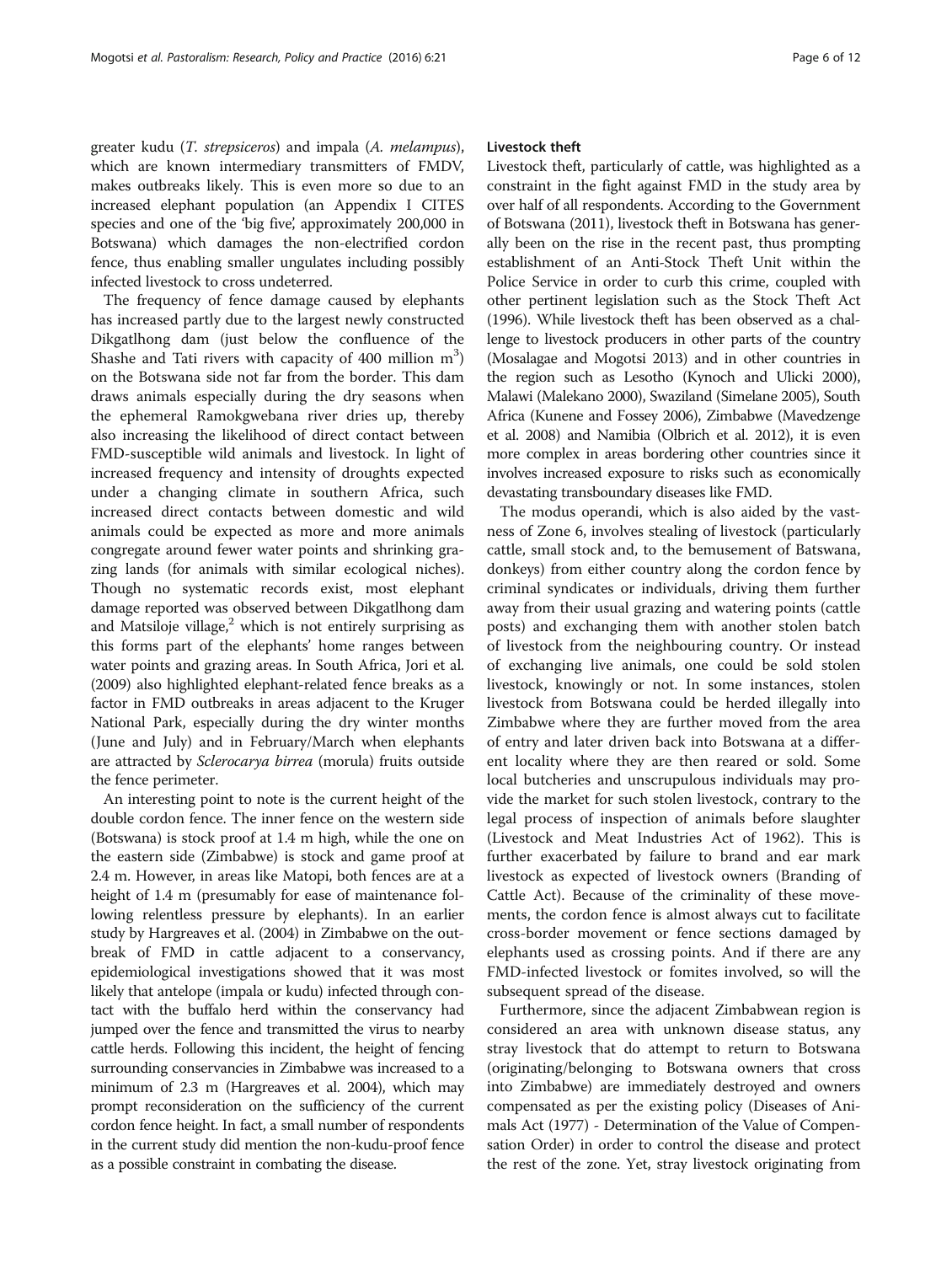Zimbabwe that manage to cross into Botswana are promptly driven back to Zimbabwe - a possible policy gap in disease control which could also breed negligence among Zimbabwean herd owners and resentment among Botswana farmers for perceived double standards by authorities.<sup>3</sup> That notwithstanding, communal livestock owners still decry the low compensation rates (BWP400 and BWP25 per animal for cattle and sheep/goats, respectively, where  $USD1 = BWP10.88$  as at July 7, 2016). There is the socio-economic importance of their livestock and the public good they undertake by being the first line of defence in implementing FMD control measures for the benefit of the whole country.

This compensation factor should never be overlooked, and the right incentives ought to be put in place as individual livestock owners may, for example, surreptitiously reassemble any of their stray and/or stolen livestock from Zimbabwe and be less inclined to report. This scenario would inevitably increase exposure to FMD risk for the whole region. On the other hand, caution should be exercised lest compensation amounts become high enough (above market prices) to act as some sort of inducement or incentive for allowing animals (willingly or not) to illegally cross into Zimbabwe just to claim monetary compensation. This so-called moral hazard should be considered in the design of compensation schemes, to avoid scenarios where individual livestock producers take less care over biosecurity risks because the scheme offers sufficient compensation in case of outbreaks and loss (OECD [2011;](#page-10-0) OECD [2012\)](#page-10-0). Thus, there is need to delicately strike a balance or alternatively offer replacement of livestock in lieu of monetary compensation. Brückner et al. ([2002\)](#page-9-0) also noted the difficulty in convincing South African communal farmers who mainly keep livestock for socio-economic reasons why their apparently healthy animals must be culled during FMD control. And the post-culling experience can be quite traumatic for individuals involved even in intensive enterprises, as was the case with the 2001 United Kingdom and the Netherlands FMD outbreaks (Cuijpers and Osinga [2002](#page-9-0); Van Haaften et al. [2004](#page-11-0); Mort et al. [2005](#page-10-0)) as well as the 2010 outbreak in Japan (Hibi et al. [2015](#page-10-0)).

It is worth noting that livestock theft alone can have devastating impacts not only on individual households (e.g. through loss of draught power) but also on agrarian communities at large since their entire livestock asset base (some of high-value genetic material) which took years of effort to accumulate can be lost overnight - leaving them increasingly vulnerable to poverty, while cross-border relations could also be strained in the process.

## Lack of protection zone<sup>4</sup>

As earlier described, the study area has an international border on its eastern side with neighbouring Zimbabwe, along the ephemeral Ramokgwebana river that acts as a natural physical barrier. There is only the non-electrified double-line cordon fence on the Botswana side separating the two countries. Since previous FMD outbreaks in the area have been traced back to Zimbabwe (e.g. Baipoledi et al. [2004;](#page-9-0) Mokopasetso and Derah [2005](#page-10-0)), livestock farmers felt the need to have a protection zone along the border to act as a first line of defence. The major challenge with the transboundary transmission of FMD as noted by Sinkala et al. [\(2014](#page-11-0)) is that surveillance systems are not always synchronized between countries, or during outbreaks and control strategies are not carried out simultaneously, thus spillovers are inevitable. While Borolong/Mathangwane (the more inland villages) as well as Matopi/Matsiloje (near-border villages) cited the lack of a protection zone as a constraint, a higher percentage of respondents sharing this view were in the former study area. Two deductions arise. First, there is a strong call for 'protection' from FMD incursions originating from outside Botswana's borders by livestock owners in general. And secondly, the inland villages of Borolong/Mathangwane 'know' that advocating for a protection zone along the border line, and being further away from the border, would likely render them more 'secure' and FMD free. Protection zones have been used successfully in the southern African region in the control of transmission of FMDV from FMD-vaccination zones. However, this is not always possible under the conditions that prevail in southern Africa (Thomson and Bastos [1994](#page-11-0)), where land availability has dramatically decreased and where there is a growing necessity to integrate and rationalize land use (Hargreaves et al. [2004\)](#page-10-0). This is especially true in the North East District, where land is already limited.

The establishment of a protection zone could be of economic importance as the main EU-bound beef exporter, the BMC abattoir, is situated less than 50 km away in Francistown. This abattoir (which is already operating below full capacity), should it be shut down due to outbreaks in the study areas, will also adversely affect other neighbouring livestock areas (FMD free) such as parts of the Central District which also sell to the same BMC abattoir. FMD outbreaks resulting in subsequent movement restrictions, ban on beef exports and possible stamping out also contribute to unintended but unfortunate unemployment (e.g. of hired herders and managers) and reduced businesses in livestock transportation, animal feed and associated sectors. The other factor to consider is the importance of the Ramokgwebana river to the community particularly in providing water for their livestock. A protection zone which precludes farmers from accessing this vital resource without providing alternatives will receive less support and could undermine disease control efforts in the future.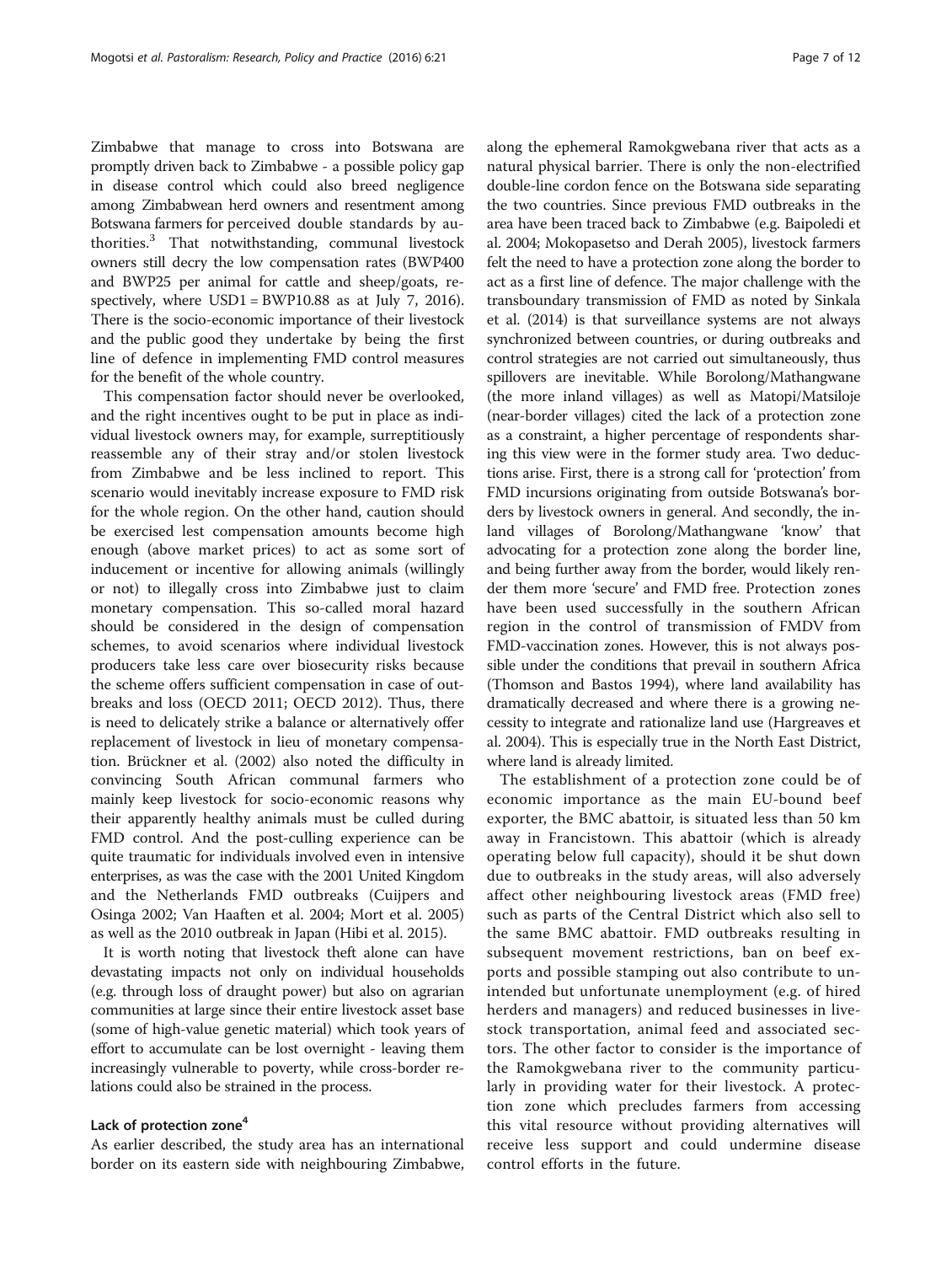#### Apathy

Lack of interest in daily management particularly among some livestock owners was cited as a challenge in combating FMD in the study areas. Such absentee farmers, often termed 'remote control farmers', may reside either in villages or towns, away from their livestock at the cattle posts, and rarely check on the welfare of both their livestock and hired herders (Mosalagae and Mogotsi [2013\)](#page-10-0). The latter would also, upon realizing the neglect shown by their employers, either be de-motivated to continue tending to the animals (mostly watering, herding and general routine management) or worse abandon the animals. This in turn has ripple effects such as debilitated and poorly maintained livestock enclosures, animals not being *kraaled* in enclosures at night, animals going astray and some stolen as a consequence by opportunistic livestock thieves or organized criminal syndicates - sometimes with herders being implicated in such crimes.

In recent years, livestock herding is considered a menial job (with low remuneration rates and lack of tangible benefits) by the youth and less people are willing to do it, leaving the less energetic elderly to look after their own livestock. The youth would rather move to nearby villages and Francistown where they are engaged in equally or more paying temporary jobs under non-agricultural sectors like construction and mining. As a result, livestock owners often resort to hiring immigrants, some of whom may have entered the country illegally. This puts livestock owners at risk of having their livestock abandoned during patrols by law enforcement agencies (with herders arrested, fined and deported while stock owners are also fined for employing and harbouring illegal immigrants) or the herders stealing their employers' livestock and crossing the border. Also closely related to this scenario is the implied non-compliance with existing FMD biosecurity measures which was mentioned by some respondents.

The perception of apathy demonstrated by owners and herders alike could also arise from the subsistence nature of extensive livestock farming in Botswana, which may not necessarily require intensive herd management. It is a low-input, low-output system. A similar observation has been made by McGahey ([2011\)](#page-10-0) in Botswana's Ngamiland, where there was positive attitude among some livestock owners and herders towards veterinary cordon fences particularly in curbing stock theft and preventing cattle from straying as far as Namibia. People are aware that their livestock cannot go beyond the cordon fences (barring permeability due to wildlife and anthropogenic damage), and so, they let their stock graze freely within the area without close herding or no herding at all. This is even more so during dry seasons when water sources become key focal points where livestock congregate, thereby reducing herding labour demand as well as time to round up the animals. Even in instances where animals do go astray, herders and owners will search for them within the confines of the cordon fences first, before raising an alarm. And since the last FMD outbreaks in the study area were recorded in 2002 and 2003, it is natural for people in general to let their guard down once a perceived threat has passed.

This complacency could ultimately lead to risky practices and behaviour patterns among some agro-pastoral households, resulting in another FMD outbreak. While highly commending Botswana's advanced zoning system, findings of a 2010 evaluation report on veterinary services in Botswana based on the OIE-PVS (Performance of Veterinary Services) method also stated that 'maintaining such extensive zoning measures for long time periods is challenging because people become less vigilant and the general public finds the control measures burdensome' (OIE [2016\)](#page-10-0). While also contemplating reasons for the increased frequency of FMD outbreaks and increased duration to resolve such outbreaks in the Southern African Development Community (SADC) region, Barnes [\(2013](#page-9-0)) also suggested that livestock owners may have become less observant of animal health regulations than in the past. Brückner et al. [\(2002](#page-9-0)) further caution against the danger of complacency arising among veterinary staff who do not perceive FMD as a real threat, which could create problems when mobilizing personnel in the event of an outbreak (which requires rapid and effective response).

#### Policy considerations

Some of the constraints identified by livestock owners like livestock theft, cordon fence damage, stray livestock and apathy can be countered to some extent with aggressive awareness campaigns, stakeholder and community involvement (e.g. engaging Farmer Associations). Strong emphasis must always be placed first and foremost on how successful FMD control and eradication benefits livestock owners, both large and small-scale, rather than the government. This will inculcate trust, a sense of ownership, vigilance and compliance which are all pivotal in disease control.

On the technical side, it should always be noted that there is no single FMD eradication strategy that is perfect or even appropriate for all circumstances, and thus, epidemiological factors, livestock husbandry systems, stakeholder lobbying, community acceptance, likely cost and other public health policies (e.g. health and environmental) interacting with animal health policy (FAO [2002](#page-10-0); OECD [2012](#page-10-0)) should be considered. Technical innovation based on Botswana's unique context is thus needed. The identified challenge in FMD control due to the absence of a protection zone along the Botswana/ Zimbabwe border, despite previous outbreaks being traced back to that country, is a prime example. This could also signal the need to strengthen FMD risk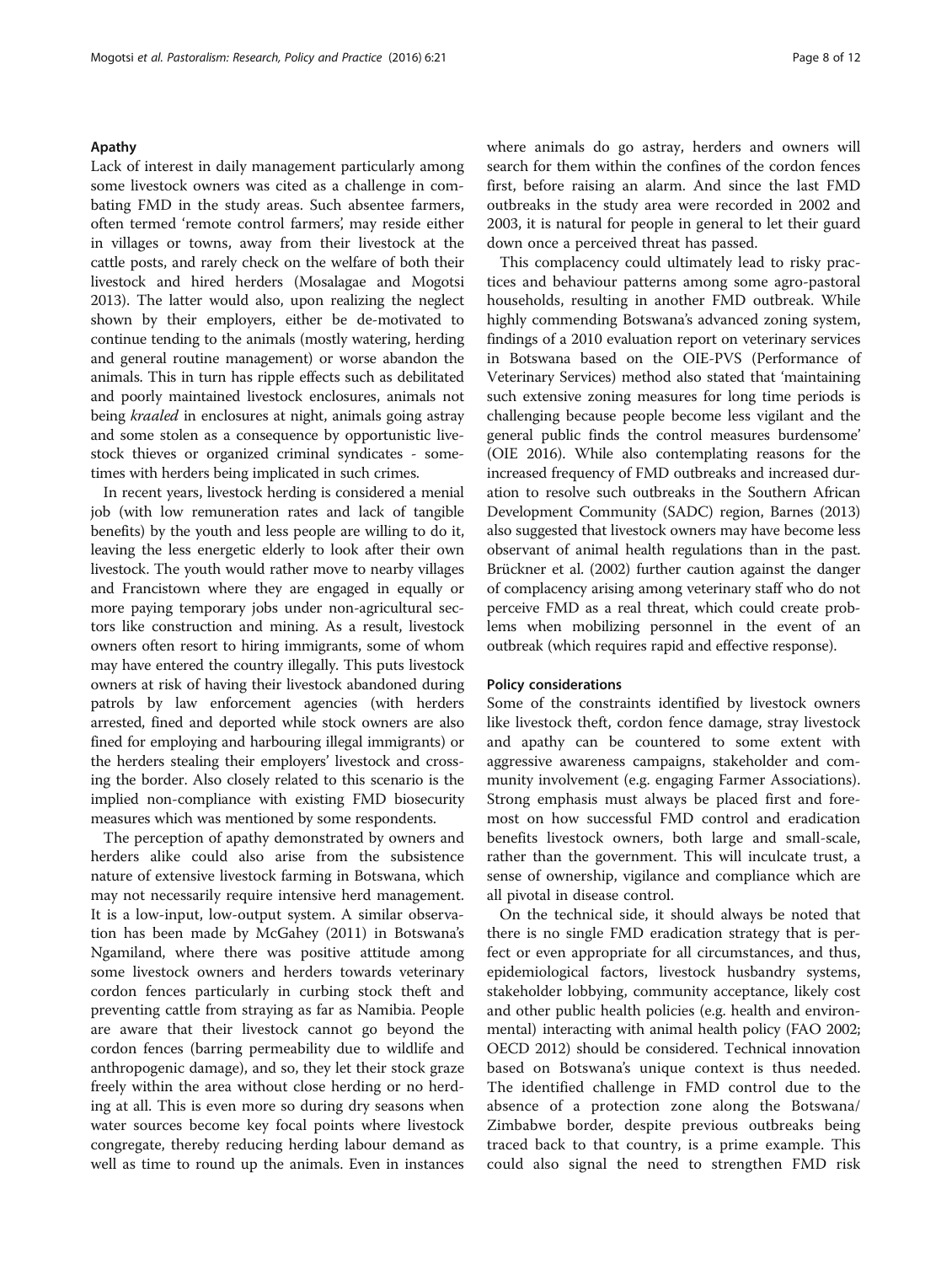analysis capacity (risk identification, assessment, mitigation or management and communication).

With regard to the presence of FMD-susceptible wild ungulates on the same grazing lands used by livestock as well as damage of cordon fences by elephants, the situation is even more complex. Nature-based tourism, for which southern Africa has a comparative advantage, is an important revenue earner for Botswana, only second to minerals which are finite resources under an extractive industry. So both livestock and tourism sectors are integral in efforts to safeguard and develop rural livelihoods and therefore should sustainably complement each other. A possible approach is the adoption of Botswana's renowned Community-Based Natural Resource Management (CBNRM) model by communities in the study area to achieve the twin objectives of nature conservation and economic empowerment of locals - with possible realignment (not total removal) of the cordon fence blocking elephant movement corridors and home ranges particularly access routes to Dikgatlhong dam. Land is already limited in this area, and stakeholders will have to be flexible, innovative and accommodative of integrated land use proposals. As an example, a percentage of revenue generated from ecotourism activities under such a model could be channelled back into fence fortification, patrol and maintenance. This then calls on different stakeholders within the livestock and conservation fields, who are often the biggest impediment to meaningful win-win dialogue, to find a middle ground that drives towards compatibility as advocated for by Niamir-Fuller et al. [\(2012\)](#page-10-0) in East Africa.

The non-synchronization of surveillance systems and control strategies between neighbouring countries is an important weakness resulting in disease re-emergence. This was also revealed in the current study where livestock farmers perceived the non-vaccination in neighbouring Zimbabwe (Matebeleland South Province) as a constraint in the effective control and eradication of FMD in the region. This then calls for a more orchestrated effort by SADC states and a possible private investment by various interest groups like Beef and Dairy Farmers' Associations to augment limited government coffers in keeping farming areas disease free, as also advocated for by Scoones et al. ([2010](#page-10-0)). This willingness to pay for FMD control by farmers remains largely unexplored. The Government of Botswana [\(2015](#page-10-0)) also identified the limited transboundary disease control collaboration with neighbouring Zimbabwe as a considerable risk factor for future FMD outbreaks.<sup>5</sup> To support current government efforts, private veterinarians too should gradually be integrated into the country's animal health policy a transition which according to OECD ([2012\)](#page-10-0) may be aided by allowing private veterinarians to charge for some

of the currently free services offered to livestock farmers (e.g. veterinary drugs and biologicals such as vaccines) except for official priority diseases as well as engaging private veterinarians in government-funded vaccination campaigns to augment public veterinarians. Current proposals to outsource some of the services under the Department of Veterinary Services are a welcome development in this regard (for example, patrol and maintenance of cordon fences as well as engagement of veterinary para-professionals under the 'Private Bakenti' initiative). However, caution should be exercised during outsourcing attempts to allow key components to be retained by the State to guard against possible deterioration of veterinary services leading to collapse of disease control systems.

While livestock owners, veterinarians and animal product industries undoubtedly have a role to play in the control and eradication of FMD, it is primarily up to the scientific community to take the lead. Unconventional approaches such as compartmentalization and commoditybased trade (CBT) integrated with the existing food safety risk management system Hazard Analysis Critical Control Points (HACCP) could enable greater access of beef to international markets. These approaches provide alternatives to the current geographically (zonation) based standards through mitigation of animal disease hazards potentially associated with specific commodities or products, irrespective of the disease status of the place of origin (Thomson et al. [2004;](#page-11-0) Thomson et al. [2009](#page-11-0); Scoones et al. [2010;](#page-10-0) Rich and Perry [2011](#page-10-0); Thomson et al. [2013;](#page-11-0) Letshwenyo [2015](#page-10-0)). Though the OIE has accepted the approaches (OIE [2012\)](#page-10-0) as well as the SADC states through the Phakalane Declaration of 2012 (see [https://www.wcs-ahead.org/phakalane\\_de](https://www.wcs-ahead.org/phakalane_declaration.html)[claration.html](https://www.wcs-ahead.org/phakalane_declaration.html)), limited progress has been realized in terms of implementation. Lobby groups should continue to advocate for its implementation, while SADC could also play a major role in advancing its position at the OIE, and expand trade among member states using the CBT approach to gradually demonstrate to cautious markets the principle of equivalence.

## Conclusion

Botswana has made great strides in the control of the highly contagious FMD over the years, mainly through systems of elaborate networks of veterinary fences, quarantine camps and compulsory and free vaccination campaigns supported by a strong legal framework. Recent incursions and outbreaks, however, threaten the sanitary status of the country and its high-value beef export market. The current study unveiled numerous barriers or constraints as perceived by communal livestock owners, who are key foot soldiers in the continuing battle against FMD. These constraints should be addressed through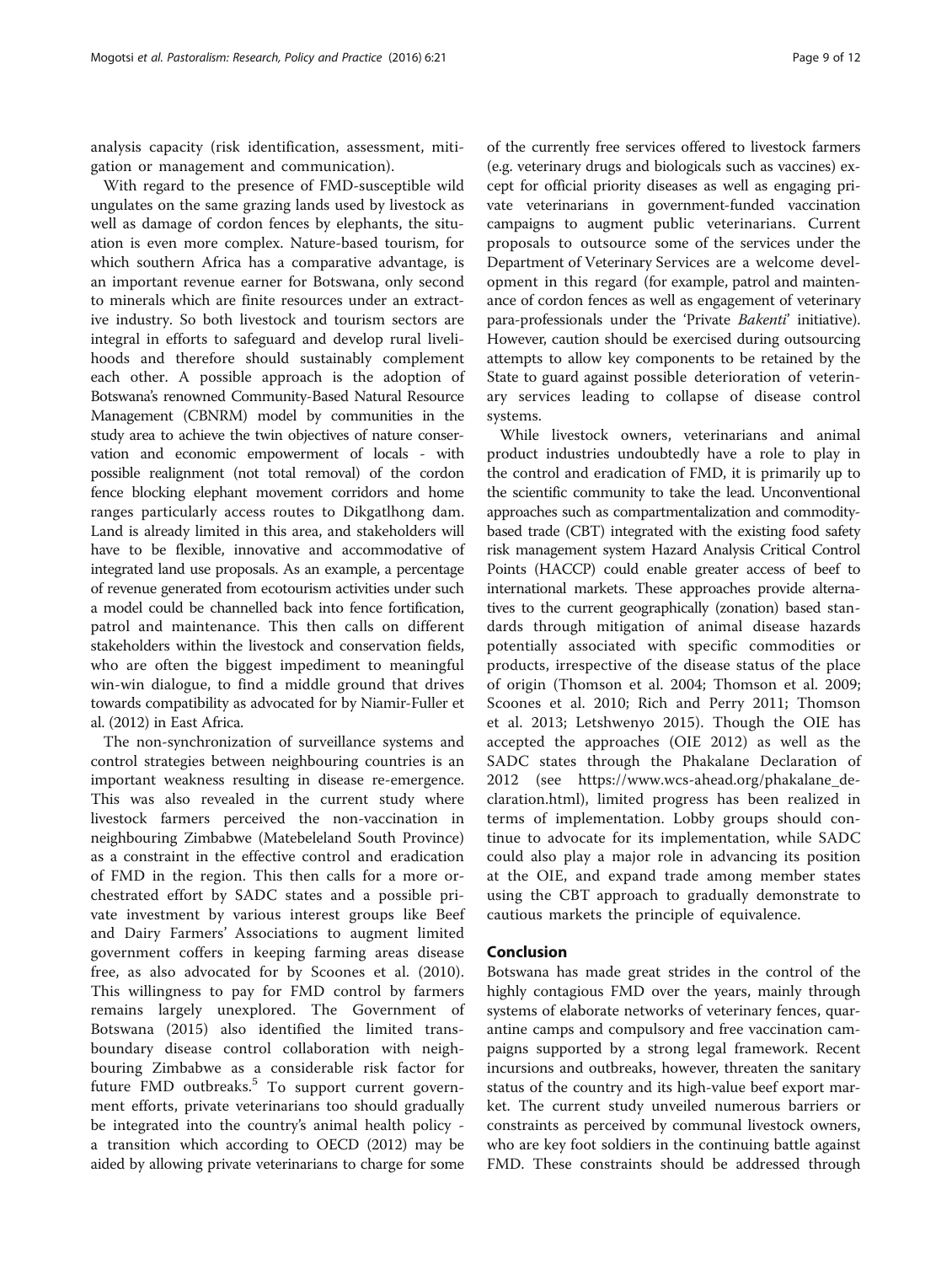## <span id="page-9-0"></span>**Endnotes**

<sup>1</sup>The FMD outbreak which started in April 2011 caused by FMDV SAT was eradicated by stamping out all 47,578 cattle and 25,232 small ruminants in the containment zone within Zone 6. The zone has since been disease free and restocked by November 2013 (OIE, World Organisation for Animal Health [2015](#page-10-0)). Compensation policy for cattle: Option 1: 100 % cash (owners of ≤10 cattle), Option 2: 70 % cash and 30 % restocking - with BWP1700.00 per animal irrespective of the age, condition or breed of the animal, but dairy cows were later adjusted to BWP7500.00 per animal (approximately  $USD1 = BWP10.88$  as at July 7, 2016). Small-stock compensation policy: 100 % restocking.

 $2$ In 2015, the use of ground chilli pepper, a non-lethal technique, on cordon fences to deter elephants was piloted around Matopi village by the Department of Veterinary Services, though no systematic evaluation has been carried out on its effectiveness.

<sup>3</sup>Botswana is currently considering implementing a policy to immediately destroy any cattle on sight from Zimbabwe that stray into Botswana. <sup>4</sup>

<sup>4</sup>Since the study, Zone 6 has been demarcated into Zones 6a and 6b by approximately 180 km of 2.4-m-high fence. The surveyed villages of Borolong and Mathangwane are under Zone 6a, while Matopi and Matsiloje now fall under Zone 6b (protection zone) along the Botswana/Zimbabwe border. Zone 6b forms part of a series of contiguous protection zones stretching across the country from east to west, essentially protecting FMD-free without-vaccination zones in the south from any FMDV incursions from FMD-infected zones in the north - with a strong resemblance to Namibia's (in)famous Veterinary Cordon Fence (VCF) or the 'Red Line'.

<sup>5</sup>A joint cattle-vaccination campaign along the border on the Zimbabwean side is ongoing with assistance from Botswana's Department of Veterinary Services.

#### Acknowledgements

The authors are grateful to G. Ntsimanyana, K. Galesekwe (Department of Agricultural Research, Mahalapye), M. Koobonye (Department of Agricultural Research, Impala), P. Gabotlale and B. Letsholo (Internship Programme attachés, Impala) for the field data collection. J. Makore (Biometry Unit, Department of Agricultural Research, Sebele) guided the questionnaire design process. Dr. K. Botlhole and L. Mogaetsho (Department of Veterinary Services, Francistown) and the extension officers (Department of Animal Production, Francistown) are acknowledged for their valuable insight and identification of farmers in the study area, respectively. Chiefs (Dikgosi) of the four surveyed villages and farmers involved are greatly acknowledged for their cooperation, time and willingness to be part of the study. All field

logistics were supported by the Department of Agricultural Research, Ministry of Agriculture. Valuable comments from reviewers also improved the manuscript.

#### Authors' contributions

KM conceived the research idea and study design, participated in the data collection and drafted the manuscript. OEK and KL commented on and improved the initial manuscript. All authors read and approved the final manuscript.

#### Authors' information

KM is a researcher in rangeland ecology and management particularly in semi-arid environments. OEK specializes in ecosystem management under semi-arid environments. KL is a veterinarian with emphasis on livestock disease control.

#### Competing interests

The authors declare that they have no competing interests.

#### Author details

<sup>1</sup> Animal Production and Range Research Division, Department of Agricultural Research, Ministry of Agriculture, P. O. Box 10275, Francistown, Botswana. <sup>2</sup> Animal Production and Range Research Division, Department of Agricultural Research, Ministry of Agriculture, P/Bag 0033, Gaborone, Botswana. <sup>3</sup>Disease Control Division, Department of Veterinary Services, Ministry of Agriculture, P. O. Box 19, Francistown, Botswana.

#### Received: 17 July 2016 Accepted: 24 September 2016 Published online: 26 October 2016

#### References

- Ameri, A.A., Hendrickx, S., Jones, B., Mariner, J., Mehta, P. and Pissang, C. 2009. Introduction to participatory epidemiology and its application to highly pathogenic avian influenza participatory disease surveillance: A manual for participatory disease surveillance practitioners. ILRI, Nairobi, Kenya.
- Anderson, E.C., C. Foggin, M. Atkinson, K.J. Sorensen, R.L. Madekurozva, and J. Nqindi. 1993. The role of wild animals, other than buffalo, in the current epidemiology of foot-and-mouth disease in Zimbabwe. Epidemiology and Infection 3: 559–563.
- Baipoledi, E.K., G. Matlho, M. Letshwenyo, M. Chimbombi, E.K. Adom, M.V. Raborokgwe, and J.M. Hyera. 2004. Re-emergence of foot-and-mouth disease in Botswana. The Veterinary Journal 168: 93–99.
- Barnes, J.I. 2013. Economic analysis of land use policies for livestock, wildlife and disease management in Caprivi, Namibia, with potential wider implications for regional transfrontier conservation areas. Technical report to the Wildlife Conservation Society's AHEAD Program and the World Wildlife Fund. 84
- Belsham, G.J. 1993. Distinctive features of foot-and mouth disease virus, a member of the Picornavirus family; aspects of virus protein synthesis, protein processing and structure. Progress in Biophysics and Molecular Biology 60: 241–260.
- Brückner, G.K., W. Vosloo, B.J.A. Du Plessis, P.E.L.G. Kloeck, L. Connoway, M.D. Ekron, D.B. Weaver, C.J. Dickason, F.J. Schreuder, T. Marais, and M.E. Mogajane. 2002. Foot and mouth disease: The experience of South Africa. Revue scientifique et technique-Office international des épizooties 21: 751–764.
- Catley, A., and T. Leyland. 2001. Community participation and the delivery of veterinary services in Africa. Preventive Veterinary Medicine 49: 95–113.
- Chilonda, P., and G. Van Huylenbroeck. 2001. A conceptual framework for the economic analysis of factors influencing decision-making of small-scale farmers in animal health management. Revue scientifique et technique-Office international des épizooties 20: 687–700.
- Condy, J.B., and R.S. Hedger. 1974. The survival of foot and mouth disease virus in African buffalo with non-transference of infection to domestic cattle. Research in Veterinary Science 16: 182–185.
- Cuijpers, M.P., and K.J. Osinga. 2002. The position of the Dutch Farmers' Union on lessons learned and future prevention and control of foot and mouth disease. Revue scientifique et technique-Office international des épizooties 21: 839–850.
- Dambe, L.M., K. Mogotsi, M. Odubeng, and O.E. Kgosikoma. 2015. Nutritive value of some important indigenous livestock browse species in semi-arid mixed Mopane bushveld, Botswana. Livestock Research for Rural Development.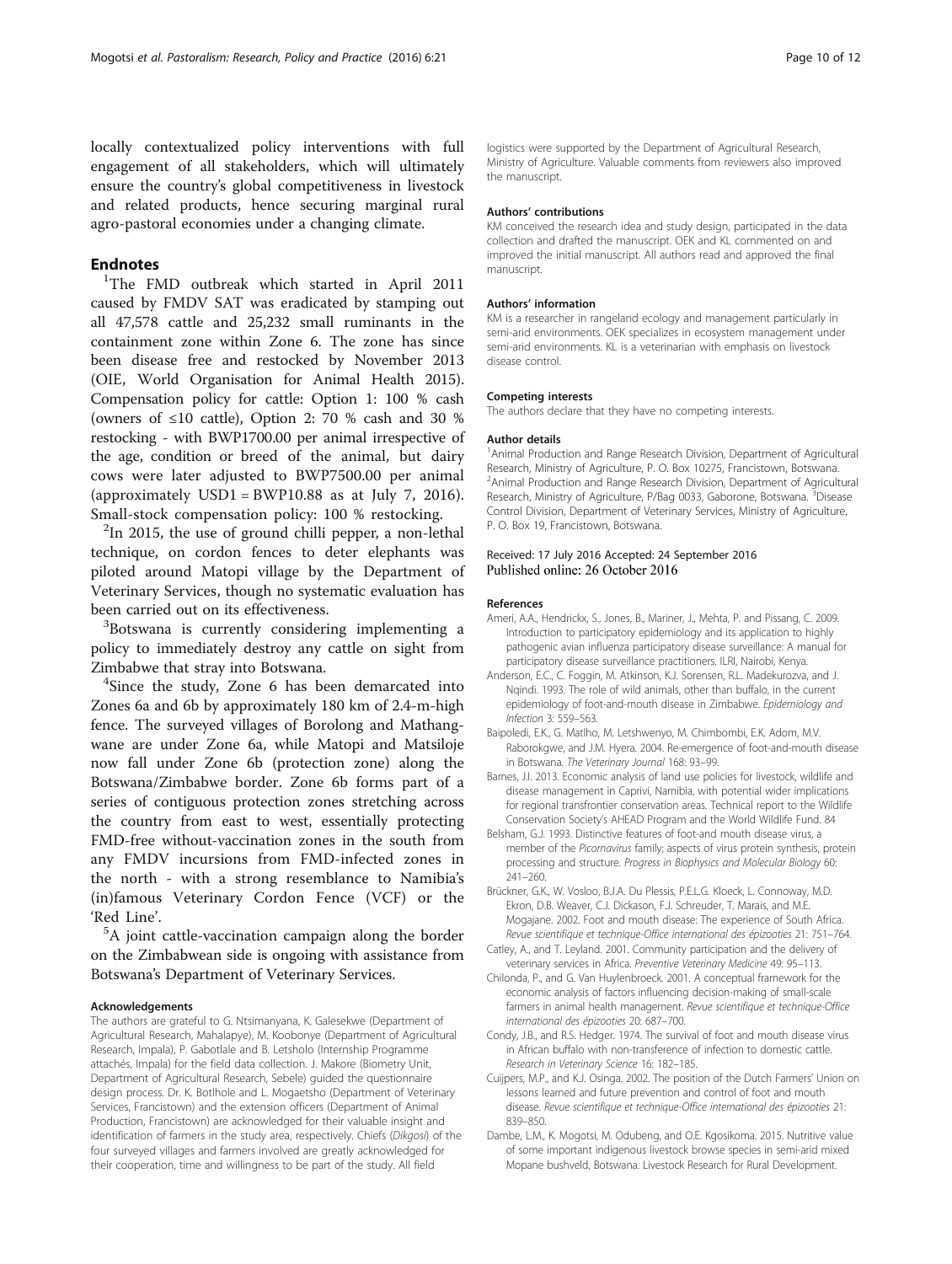<span id="page-10-0"></span>Article #209 27: 10. Retrieved January 18, 2016, from [http://www.lrrd.org/](http://www.lrrd.org/lrrd27/10/mogo27209.htm) [lrrd27/10/mogo27209.htm.](http://www.lrrd.org/lrrd27/10/mogo27209.htm)

- Falconer, J. 1972. The epizootiology and control of foot-and-mouth disease in Botswana. The Veterinary Record 91: 354–359.
- FAO, Food and Agriculture Organization. 2002. Preparation of foot and mouth disease contingency plans. Rome: FAO Animal Health Manual No. 16.
- Gabalebatse, M., B.N. Ngwenya, D. Teketay, and O.D. Kolawole. 2013. Ethnoveterinary practices amongst livestock farmers in Ngamiland District, Botswana. African Journal of Traditional, Complementary, and Alternative Medicines 10: 490–502.
- Gadd, M.E. 2012. Barriers, the beef industry and unnatural selection: A review of the impact of veterinary fencing on mammals in Southern Africa. In Fencing for conservation, restriction of evolutionary potential or a riposte to threatening processes? Somers, M.J, ed. M. Hayward, 153–186. New York: Springer.
- GoB, Government of Botswana. 2011. Crime prevention guidelines for livestock.. Gaborone. http://www.gov.bw/en/Ministries–Authorities/Ministries/ State-President/Botswana-Police-Service-/About-the-BPS/Stock-Theft-Branch/. Accessed 12 Jan 2013.
- GoB, Government of Botswana. 2015. Foot and mouth disease contingency plan for Botswana. Gaborone: Ministry of Agriculture Revision 4.
- Hargreaves, S.K., C.M. Foggin, E.C. Anderson, A.D.S. Bastos, G.R. Thomson, N.P. Ferris, and N.J. Knowles. 2004. An investigation into the source and spread of foot and mouth disease virus from a wildlife conservancy in Zimbabwe. Revue scientifique et technique-Office international des épizooties 23: 783–790.
- Hibi, J., A. Kurosawa, T. Watanabe, H. Kadowaki, M. Watari, and K. Makita. 2015. Post-traumatic stress disorder in participants of foot-and-mouth disease epidemic control in Miyazaki, Japan, in 2010. The Journal of Veterinary Medical Science 77: 953–959.
- Jori, F., W. Vosloo, B. Du Plessis, R. Bengis, D. Brahmbhatt, B. Gummow, and G.R. Thomson. 2009. A qualitative risk assessment of factors contributing to foot and mouth disease outbreaks in cattle along the western boundary of the Kruger National Park. Revue scientifique et technique-Office international des épizooties 28: 917–931.
- Jori, F., D. Brahmbhatt, G.T. Fosgate, P.N. Thompson, C. Budke, M.P. Ward, K. Ferguson, and B. Gummow. 2011. A questionnaire-based evaluation of the veterinary cordon fence separating wildlife and livestock along the boundary of the Kruger National Park, South Africa. Preventive Veterinary Medicine 100: 210–220.
- Kolanye, M.G., and G.R. Mullins. 2000. The cost to the government of the control of foot and mouth disease in Botswana: A study conducted by the economics unit of the Veterinary Epidemiology and Economics Section, Department of Animal Health and Production. Gaborone: Ministry of Agriculture.
- Kunene, N.W., and A. Fossey. 2006. A survey on livestock production in some traditional areas of northern Kwazulu Natal in South Africa. Livestock Research for Rural Development. 18, Article #113 18: 30–33. Retrieved January 18, 2016<http://www.lrrd.org/lrrd18/8/kune18113.htm>.
- Kynoch, G., and T. Ulicki. 2000. "It is like the time of Lifaqane": Impact of stock theft and violence in southern Lesotho. Journal of Contemporary African Studies 18: 179–206.
- Letshwenyo, M. 2015. Maintaining foot and mouth disease-free status: The southern African experience (including vaccination and wildlife issues). In: Proceedings of the "FAO/OIE Global Conference on Foot and mouth Disease - Ensuring excellence and ethics of the veterinary profession" held 27-29 June 2012. Bangkok: FAO and OIE.
- Letshwenyo, M., M. Fanikiso, and M. Chimbombi. 2004. The control of foot and mouth disease in Botswana: Special reference to vaccination. Developments in Biologicals 119: 403–413.
- Letshwenyo, M., N. Mapitse, and J.M.K. Hyera. 2006. Foot and mouth disease in a kudu (Tragelaphus strepsiceros) in Botswana. The Veterinary Record 159: 252–253.
- Madzonga, Z., and K. Mogotsi. 2014. Production, harvest and conservation of Lablab purpureus (L) sweet forage in semi arid livestock regions: The case of east central Botswana. Journal of Animal and Plant Sciences 24: 1085–1090.
- Malekano, L.B. 2000. Paper presented at the "International Conference on Historical and Social Science Research in Malawi" 26–29 June 2000. Malawi: University of. The socio-economic impact of stock-theft and disease in the Lower Shire District of Malawi, [http://www.eldis.org/vfile/upload/1/document/1009/](http://www.eldis.org/vfile/upload/1/document/1009/Stock-theft%20and%20disease.doc) [Stock-theft%20and%20disease.doc.](http://www.eldis.org/vfile/upload/1/document/1009/Stock-theft%20and%20disease.doc) Accessed 15 Jan 2016.
- Mapitse, N. 1998. The African buffalo (Syncerus caffer) is a reservoir of foot and mouth disease in Botswana. Masters Thesis. The Royal Veterinary College, University of London.
- Maree, F.F., C.J. Kasanga, K.A. Scott, P.A. Opperman, M. Chitray, A.K. Sangula, R. Sallu, Y. Sinkala, P.N. Wambura, D.P. King, D.J. Paton, and M.M. Rweyemamu. 2014. Challenges and prospects for the control of foot-and-mouth disease: An African perspective. Veterinary Medicine: Research and Reports 5: 119–138.
- Mavedzenge, B.Z., J. Mahenehene, F. Murimbarimba, I. Scoones, and W. Wolmer. 2008. The dynamics of real markets: Cattle in southern Zimbabwe following land reform. Development and Change 39: 613–639.
- Mbaiwa, J.E., and O.I. Mbaiwa. 2006. The effects of veterinary fences on wildlife populations in Okavango Delta, Botswana. International Journal of Wilderness 12: 17–41.
- McGahey, D.J. 2008. Maintaining opportunism and mobility in drylands: The impact of veterinary cordon fences in Botswana. PhD thesis. University of Oxford.
- McGahey, D.J. 2011. Livestock mobility and animal health policy in southern Africa: The impact of veterinary cordon fences on pastoralists. Pastoralism: Research, Policy and Practice 1: 14.
- Mokopasetso, M. 2005. Modeling foot and mouth disease risk factors in Botswana. Tropicultura 23: 13–16.
- Mokopasetso, M., and N. Derah. 2005. Recent outbreaks of foot and mouth disease in Botswana and Zimbabwe. Tropicultura 23: 8–12.
- Monametsi, N.F., S.W. Makhabu, and K. Mogotsi. 2012. The effects of cattle-goat mixed grazing on steer performance and rangeland condition in semi-arid north eastern Botswana. Botswana Journal of Agriculture and Applied Sciences 8: 67–74.
- Mort, M., I. Convery, J. Baxter, and C. Bailey. 2005. Psychosocial effects of the 2001 UK foot and mouth disease epidemic in a rural population: Qualitative diary based study. BMJ 331(7527): 1234.
- Mosalagae, D., and K. Mogotsi. 2013. Caught in a sandstorm: An assessment of pressures on communal pastoral livelihoods in the Kalahari Desert of Botswana. Pastoralism: Research, Policy and Practice 3: 18.
- Niamir-Fuller, M., C. Kerven, R. Reid, and E. Milner-Gulland. 2012. Co-existence of wildlife and pastoralism on extensive rangelands: Competition or compatibility? Pastoralism: Research, Policy and Practice 2: 1.
- Oarabile, L. 1994. The epidemiology and economics of foot and mouth disease control in Botswana. MSc dissertation: University of Reading.
- OECD, Organisation for Economic Co-operation and Development. 2011. Managing risk in agriculture: Policy assessment and design. Paris: OECD.
- OECD, Organisation for Economic Co-operation and Development. 2012. Livestock diseases: Prevention, control and compensation schemes. Paris: OECD Publishing. doi:[10.1787/9789264178762-en.](http://dx.doi.org/10.1787/9789264178762-en)
- OIE, World Organisation for Animal Health. 2012. Health standards: Commoditybased approach. [http://www.oie.int/international-standard-setting/overview/](http://www.oie.int/international-standard-setting/overview/commodity-based-approach/) [commodity-based-approach/.](http://www.oie.int/international-standard-setting/overview/commodity-based-approach/) Accessed 10 Jan. 2016.
- OIE, World Organisation for Animal Health. 2015. Status report on foot and mouth disease in Botswana. [http://www.oie.int/wahis\\_2/public/wahid.php/](http://www.oie.int/wahis_2/public/wahid.php/Reviewreport/Review/viewsummary?reportid=10548) [Reviewreport/Review/viewsummary?reportid=10548](http://www.oie.int/wahis_2/public/wahid.php/Reviewreport/Review/viewsummary?reportid=10548). Accessed 15 Jan 2016.
- OIE, World Organisation for Animal Health. 2016. OIE-PVS evaluation report on the veterinary services of Botswana (29th March – 9th April 2010). [http://](http://www.oie.int/fileadmin/Home/eng/Support_to_OIE_Members/pdf/FinalReport_Botswana.pdf) [www.oie.int/fileadmin/Home/eng/Support\\_to\\_OIE\\_Members/pdf/](http://www.oie.int/fileadmin/Home/eng/Support_to_OIE_Members/pdf/FinalReport_Botswana.pdf) [FinalReport\\_Botswana.pdf](http://www.oie.int/fileadmin/Home/eng/Support_to_OIE_Members/pdf/FinalReport_Botswana.pdf). Accessed 4 Feb 2016.
- Olbrich, R., M.F. Quaas, and S. Baumgärtner. 2012. Characterizing commercial cattle farms in Namibia: Risk, management and sustainability. University of Lüneburg Working Paper Series in Economics, No. 248. http://hdl.handle.net/ 10419/73177. Accessed 15 Jan 2015
- Rich, K.M., and B.D. Perry. 2011. Whither commodity based trade? Development Policy Review 29: 331–357.
- Rufael, T., A. Catley, A. Bogale, M. Sahle, and Y. Shiferaw. 2008. Foot and mouth disease in the Borana pastoral system, southern Ethiopia and implications for livelihoods and international trade. Tropical Animal Health and Production 40: 29–38.
- Scoones, I., A. Bishi, N. Mapitse, R. Moerane, M.L. Penrith, R. Sibanda, G. Thomson, and W. Wolmer. 2010. Foot-and-mouth disease and market access: Challenges for the beef industry in southern Africa. Pastoralism: Research, Policy and Practice 1: 2.
- Shiferaw, T.J., K. Moses, and K.E. Manyahilishal. 2010. Participatory appraisal of foot and mouth disease in the Afar pastoral area, northeast Ethiopia: Implications for understanding disease ecology and control strategy. Tropical Animal Health and Production 42: 193–201.
- Simelane, H.S. 2005. Cross-border cattle rustling and its socio-economic impact on rural southern Swaziland, 1990–2004. Journal of Contemporary African Studies 23: 215–231.